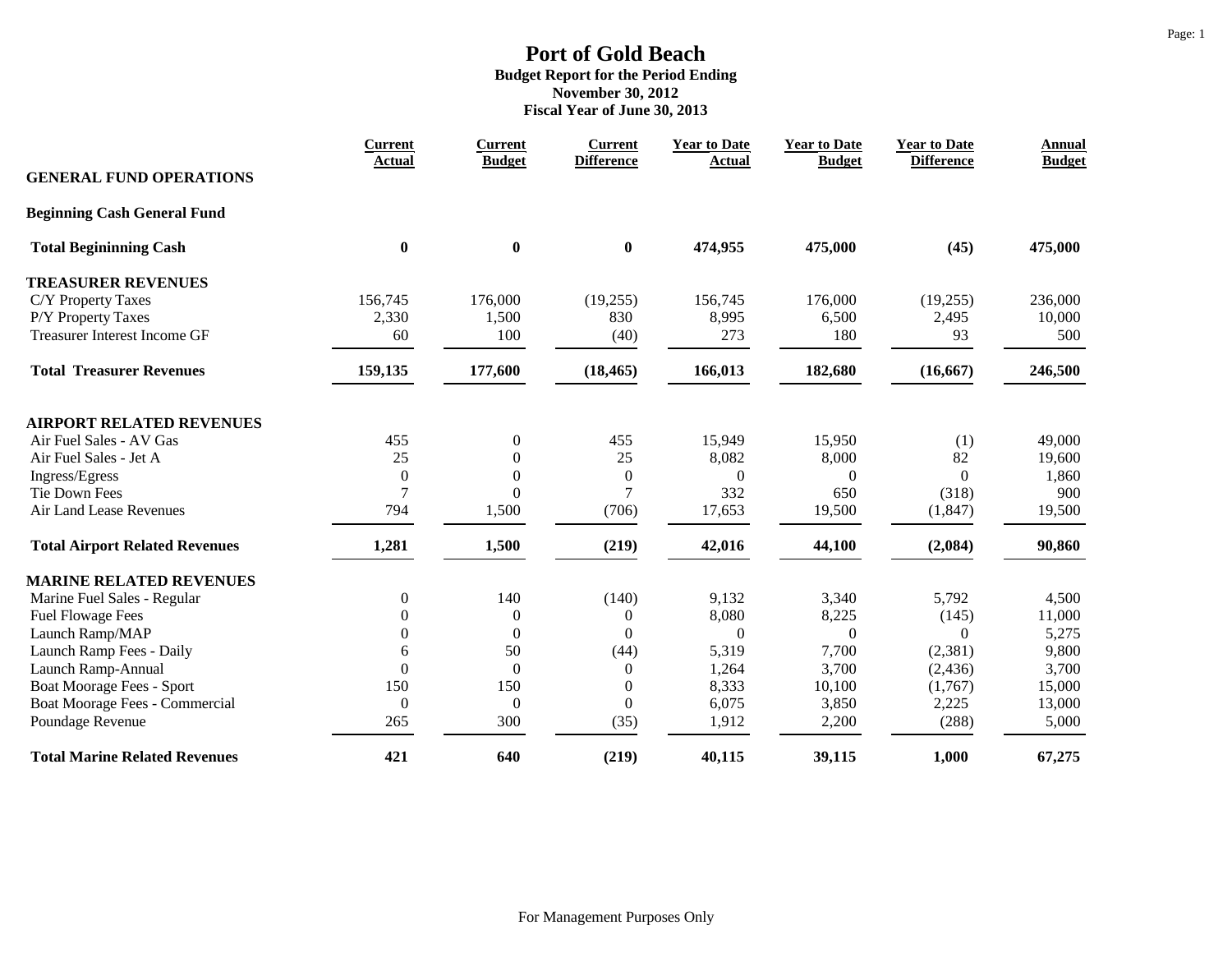|                                                               | <b>Current</b>   | <b>Current</b> | <b>Current</b>    | <b>Year to Date</b> | <b>Year to Date</b> | <b>Year to Date</b> | <b>Annual</b> |
|---------------------------------------------------------------|------------------|----------------|-------------------|---------------------|---------------------|---------------------|---------------|
|                                                               | Actual           | <b>Budget</b>  | <b>Difference</b> | <b>Actual</b>       | <b>Budget</b>       | <b>Difference</b>   | <b>Budget</b> |
| <b>LAND AND BUILDING REVENUES</b>                             |                  |                |                   |                     |                     |                     |               |
| <b>Bay Storage Revenues</b>                                   | 7,798            | 12,750         | (4,952)           | 33,663              | 41,050              | (7, 387)            | 85,500        |
| <b>Building Lease Revenues</b>                                | $\overline{0}$   | 11,500         | (11,500)          |                     | 11,500              | (11,500)            | 11,500        |
| <b>Compound Storage Revenues</b>                              | 998              | 800            | 198               | 3,399               | 4,150               | (751)               | 9,200         |
| <b>Land Lease Revenues</b>                                    | 2,951            | 15,000         | (12,049)          | 48,834              | 58,500              | (9,666)             | 120,000       |
| <b>Total Land and Building Revenues</b>                       | 11,747           | 40,050         | (28, 303)         | 85,896              | 115,200             | (29, 304)           | 226,200       |
| <b>CANNERY REVENUES</b>                                       |                  |                |                   |                     |                     |                     |               |
| Cannery Lease - 1st Floor                                     | 3,577            | 3,500          | 77                | 19,128              | 17,800              | 1,328               | 42,000        |
| Cannery Lease - 2nd floor                                     | 512              | 1,100          | (588)             | 3,877               | 5,450               | (1,573)             | 13,000        |
| Cannery Utilites - Reimbursed                                 | 726              | 850            | (124)             | 3,857               | 4,650               | (793)               | 11,000        |
| Misc. Rent                                                    | $\boldsymbol{0}$ | 165            | (165)             | 525                 | 835                 | (310)               | 2,000         |
| <b>Total Cannery Revenues</b>                                 | 4,815            | 5,615          | (800)             | 27,387              | 28,735              | (1,348)             | 68,000        |
| <b>OTHER PORT REVENUES</b>                                    |                  |                |                   |                     |                     |                     |               |
| Equipment                                                     | 105              | $\overline{0}$ | 105               | 150                 | $\Omega$            | 150                 | 900           |
| <b>Rental Car Revenue</b>                                     | 240              | $\theta$       | 240               | 3,781               | 3,315               | 466                 | 5,000         |
| Sale of Equipment                                             | $\boldsymbol{0}$ | $\overline{0}$ | $\boldsymbol{0}$  | $\boldsymbol{0}$    | 0                   | $\Omega$            | 1,500         |
| G.F. Reimbursement                                            | $\theta$         | $\theta$       | $\Omega$          | $\Omega$            |                     | $\Omega$            | 2,000         |
| Misc. Other Port Income                                       | 716              | 400            | 316               | 1,357               | 2,000               | (643)               | 5,000         |
| Curry Sports-Sea Lion Reimburs                                | $\overline{0}$   | $\overline{0}$ | $\mathbf{0}$      | $\Omega$            | $\Omega$            | $\overline{0}$      | 5,000         |
| <b>Total Other Port Revenue</b><br><b>INSURANCE AND LOANS</b> | 1,061            | 400            | 661               | 5,288               | 5,315               | (27)                | 19,400        |
| <b>Total Ins and Loans Revenues</b><br><b>TRANSFERS</b>       | $\bf{0}$         | $\bf{0}$       | $\bf{0}$          | $\bf{0}$            | $\bf{0}$            | $\mathbf{0}$        | $\mathbf{0}$  |
| <b>Total Transfers</b>                                        | $\bf{0}$         | $\bf{0}$       | $\bf{0}$          | $\bf{0}$            | $\bf{0}$            | $\bf{0}$            | $\bf{0}$      |
| <b>TOTAL GEN FUND REVENUES</b>                                | \$<br>178,460    | 225,805        | $(47,345)$ \$     | 841,670             | 890,145             | (48, 475)           | 1,193,235     |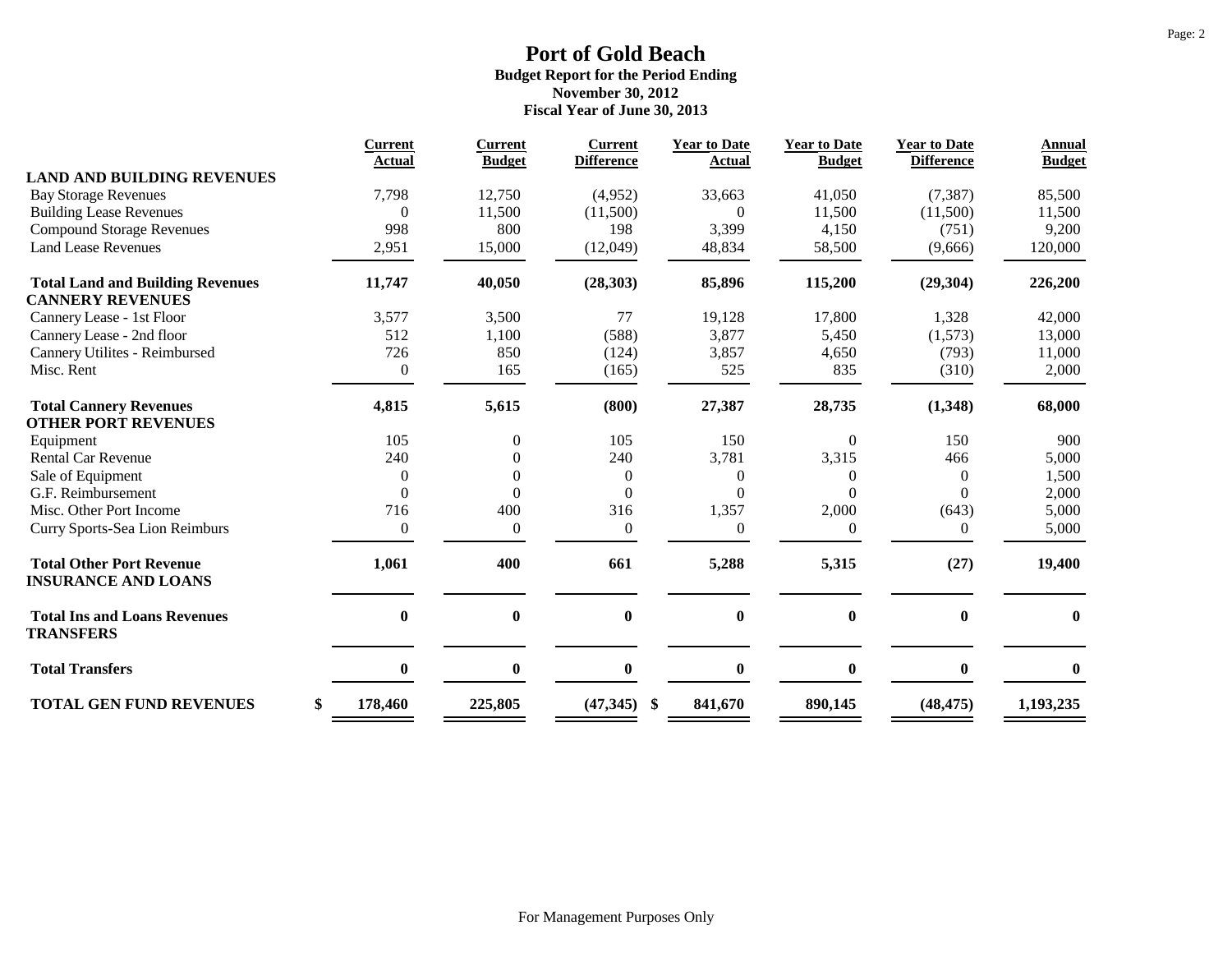# **Port of Gold Beach Budget Report for the Period Ending November 30, 2012**

|                                  | Fiscal Year of June 30, 2013 |                   |               |                          |                              |                               |                                      |                                          |                         |  |
|----------------------------------|------------------------------|-------------------|---------------|--------------------------|------------------------------|-------------------------------|--------------------------------------|------------------------------------------|-------------------------|--|
|                                  |                              | Current<br>Actual |               | Current<br><b>Budget</b> | Current<br><b>Difference</b> | <b>Year to Date</b><br>Actual | <b>Year to Date</b><br><b>Budget</b> | <b>Year to Date</b><br><b>Difference</b> | Annual<br><b>Budget</b> |  |
| <b>GENERAL FUND EXPENDITURES</b> |                              |                   |               |                          |                              |                               |                                      |                                          |                         |  |
| PERSONAL SERVICES                |                              |                   |               |                          |                              |                               |                                      |                                          |                         |  |
| <b>Manager Salary</b>            | \$                           | 3,334             | <sup>\$</sup> | 3,400                    | 66                           | 15,794                        | 15,568                               | (226)                                    | 39,500                  |  |
| <b>Administrative Secretary</b>  |                              | 1,936             |               | 2,000                    | 64                           | 8,750                         | 8,666                                | (84)                                     | 23,000                  |  |
| O&M Foreman Pay                  |                              | 2,622             |               | 2,583                    | (39)                         | 13,112                        | 12,915                               | (197)                                    | 31,000                  |  |
| Operations & Maintenance #1      |                              | 927               |               | 1,825                    | 898                          | 7,477                         | 9,125                                | 1,648                                    | 21,900                  |  |
| Part-Time/Weekend O/M            |                              | 1.030             |               | 1,050                    | 20                           | 6,418                         | 5,800                                | (618)                                    | 13,800                  |  |
| Operation Maintenance #2         |                              | 1,144             |               | 1,300                    | 156                          | 5,390                         | 5,735                                | 345                                      | 18,000                  |  |
| Summer Seasonal and Holiday      |                              | 1,134             |               | 1,150                    | 16                           | 3,750                         | 5,350                                | 1,600                                    | 7,000                   |  |
| Overtime/Bonus All Employees     |                              | $\Omega$          |               | $\boldsymbol{0}$         | $\boldsymbol{0}$             | $\theta$                      |                                      | $\Omega$                                 | 4,500                   |  |
| South Coast Bus. Employees       |                              | $\theta$          |               | $\Omega$                 | $\theta$                     | 400                           |                                      | (400)                                    |                         |  |
| Payroll Tax / Worker's Comp      |                              | 891               |               | 1,200                    | 309                          | 10,711                        | 16,300                               | 5,589                                    | 34,000                  |  |
| <b>Health Insurance</b>          |                              | 2,988             |               | 2,750                    | (238)                        | 9,554                         | 13,750                               | 4,196                                    | 33,000                  |  |
| <b>Retirement Benefits</b>       |                              | 704               |               | 800                      | 96                           | 2,927                         | 3,925                                | 998                                      | 10,000                  |  |
| <b>Total Personal Services</b>   |                              | 16,710            |               | 18,058                   | 1,348                        | 84,283                        | 97,134                               | 12,851                                   | 235,700                 |  |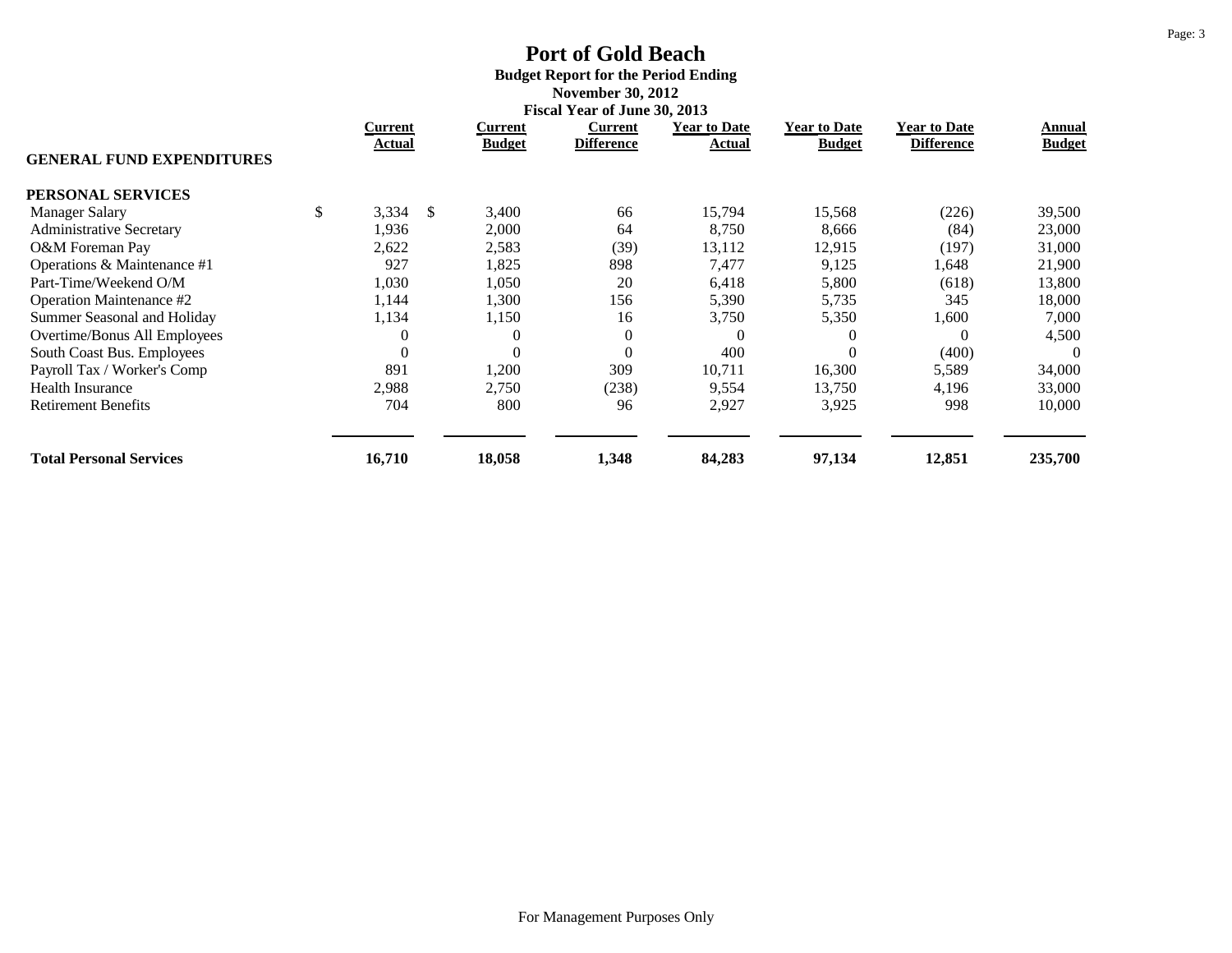|                                             | <b>Current</b> | <b>Current</b> | <b>Current</b>    | <b>Year to Date</b> | <b>Year to Date</b> | <b>Year to Date</b> | Annual        |
|---------------------------------------------|----------------|----------------|-------------------|---------------------|---------------------|---------------------|---------------|
|                                             | <b>Actual</b>  | <b>Budget</b>  | <b>Difference</b> | Actual              | <b>Budget</b>       | <b>Difference</b>   | <b>Budget</b> |
| <b>OFFICE MATERIAL AND SERVICES</b>         |                |                |                   |                     |                     |                     |               |
| Advertising/Promotion                       | $\theta$       | $\Omega$       | $\theta$          |                     | 490                 | 490                 | 1,000         |
| Accounting Expenses                         | 835            | 835            | $\Omega$          | 3,340               | 4,240               | 900                 | 10,500        |
| <b>Audit Expenses</b>                       | 2,500          | 2,500          | $\Omega$          | 6,099               | 6,100               |                     | 21,000        |
| <b>Dues/Association Fees</b>                | 0              | 25             | 25                | 880                 | 825                 | (55)                | 2,000         |
| Taxes/Permit Fees                           | $\Omega$       | 300            | 300               | 5,203               | 4,400               | (803)               | 9,000         |
| Insurance - G.F.                            | 3,712          | 3,712          | $\mathbf{0}$      | 18,558              | 18,558              |                     | 47,000        |
| Office Expense                              | 216            | 150            | (66)              | 1,525               | 625                 | (900)               | 3,000         |
| Postage/Mailing Fees                        | 0              | $\Omega$       | $\mathbf{0}$      | 192                 | 325                 | 133                 | 750           |
| Copy Machine Maintenance                    | 31             | 42             | 11                | 117                 | 210                 | 93                  | 500           |
| Web Site Hosting Fees                       | $\theta$       | $\Omega$       | $\mathbf{0}$      | 20                  | $\Omega$            | (20)                | 1,500         |
| Telephone Expense                           | 508            | 433            | (75)              | 2,345               | 2,165               | (180)               | 5,200         |
| <b>Contracted Services</b>                  |                |                | $\theta$          |                     |                     |                     | 5,000         |
| <b>Lobby Consulting Fees</b>                |                |                | $\theta$          |                     |                     |                     | 6,000         |
| Legal Fees                                  |                |                | 0                 | 629                 |                     | (629)               | 5,000         |
| SDAO Deductible Legal Fees                  |                |                | $\theta$          | $\Omega$            |                     |                     | 25,000        |
| <b>Staff Travel/Meetings</b>                | 111            | 300            | 189               | 954                 | 1,100               | 146                 | 3,000         |
| <b>Commissioner Travel</b>                  | $\theta$       | $\theta$       | $\mathbf{0}$      | $\Omega$            | 0                   | $\Omega$            | 1,400         |
| Refunds                                     | 258            | 200            | (58)              | 1,454               | 1,000               | (454)               | 2,400         |
| Reimbursable Expenses                       | $\theta$       | 75             | 75                |                     | 375                 | 375                 | 1,000         |
| Misc. Expense - G.F.                        | $\theta$       | 165            | 165               |                     | 825                 | 825                 | 2,000         |
| Education                                   |                | $\theta$       | $\mathbf{0}$      | 80                  |                     | (80)                | 1,200         |
| <b>Total Office Material &amp; Services</b> | 8,171          | 8,737          | 566               | 41,396              | 41,238              | (158)               | 153,450       |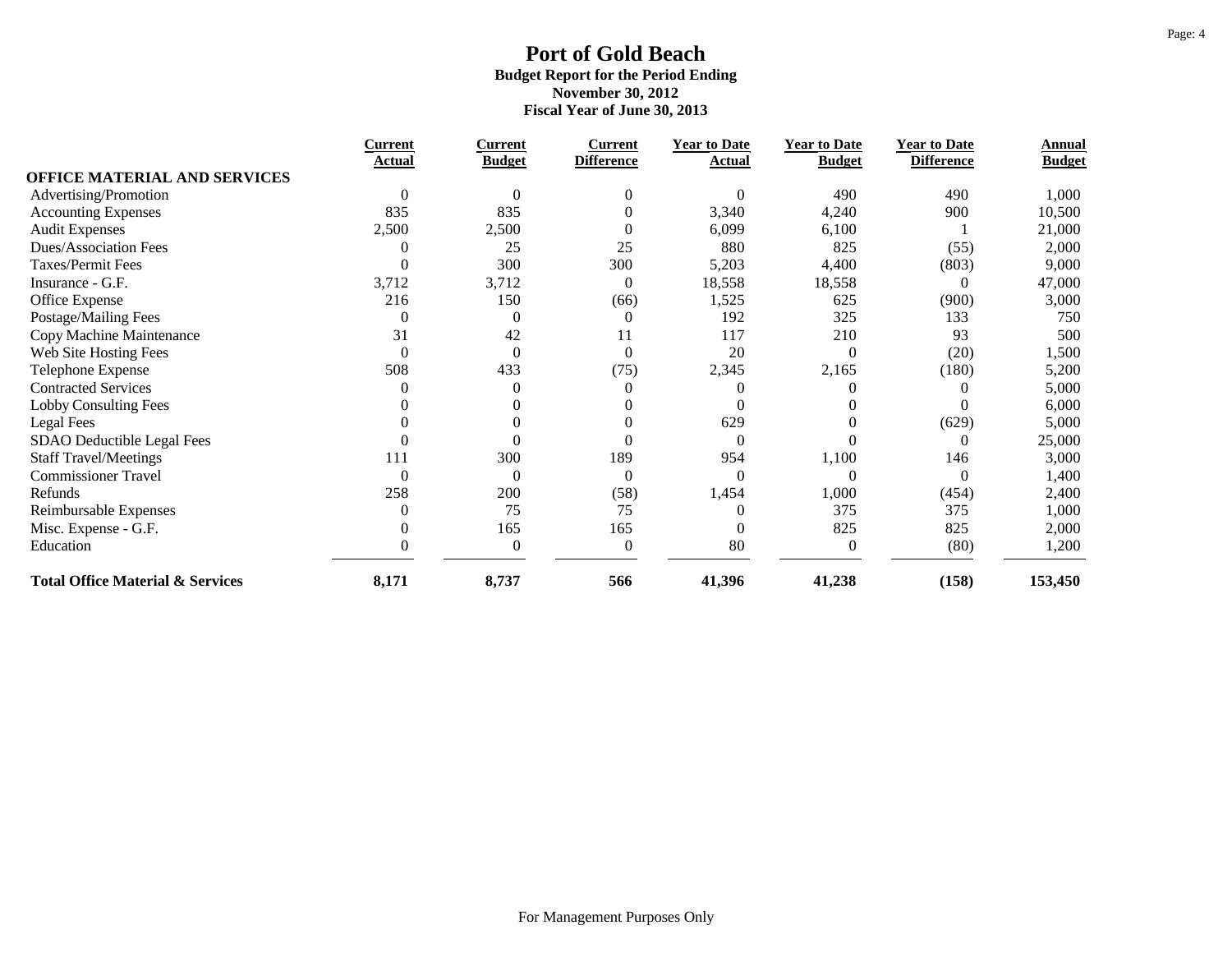|                                                    | <b>Current</b> | <u>Current</u> | <b>Current</b>    | <b>Year to Date</b> | <b>Year to Date</b> | <b>Year to Date</b> | Annual        |
|----------------------------------------------------|----------------|----------------|-------------------|---------------------|---------------------|---------------------|---------------|
| <b>AIRPORT RELATED MATERIAL AND SERVICES</b>       | Actual         | <b>Budget</b>  | <b>Difference</b> | Actual              | <b>Budget</b>       | <b>Difference</b>   | <b>Budget</b> |
| Air Fuel Purchase - 100LL                          | 0              |                | $\overline{0}$    |                     |                     | 809                 |               |
|                                                    |                |                |                   | 24,191              | 25,000              |                     | 35,000        |
| Air Fuel Purchases - JET A                         |                |                | $\mathbf{0}$      | 10,110              | 10,100              | (10)                | 14,000        |
| <b>Electricity - Airport</b>                       | 108            | 100            | (8)               | 425                 | 390                 | (35)                | 1,300         |
| Sewer/Water - Airport                              | 71             | 100            | 29                | 427                 | 685                 | 258                 | 1,300         |
| <b>Airport Maintenance</b>                         | 4,167          | 3,950          | (217)             | 10,141              | 10,000              | (141)               | 10,000        |
| <b>AWOS Maintenance</b>                            | 4,400          | 4,400          | $\theta$          | 4,400               | 4,400               |                     | 5,500         |
| Airport Card Lock R & M                            |                | $\Omega$       | $\Omega$          |                     |                     |                     | 1,500         |
| <b>Airport Liability Insurance</b>                 | 0              | 0              | $\mathbf{0}$      | 2,642               | 2,700               | 58                  | 2,700         |
| <b>Total Material &amp; Services</b>               | 8,746          | 8,550          | (196)             | 52,336              | 53,275              | 939                 | 71,300        |
| <b>MARINE RELATED MATERIAL AND SERVICES</b>        |                |                |                   |                     |                     |                     |               |
| Marine Regular Fuel                                | 6,191          | 750            | (5, 441)          | 9,392               | 4,000               | (5,392)             | 4,000         |
| Sewer / Water - Marina                             | 139            | 200            | 61                | 591                 | 825                 | 234                 | 2,200         |
| Electricity - Marina                               | 283            | 250            | (33)              | 1,061               | 950                 | (111)               | 2,800         |
| Marina Facility Maintenance                        |                | 0              | 0                 | 1,983               | 1,800               | (183)               | 7,500         |
| DEQ Compliance-Carcass/Truck M                     |                | $\theta$       | $\overline{0}$    | 600                 | 850                 | 250                 | 3,000         |
| Dock Repair/Maintenance                            | 803            | 800            | (3)               | 803                 | 800                 | (3)                 | 7,500         |
| <b>Fish Cleaning Maintenance</b>                   |                | 0              | $\theta$          |                     |                     |                     | 1,000         |
| Marine Restroom Maintenance                        |                |                | $\Omega$          |                     |                     | 0                   | 1,000         |
| Sea Lion Program Payout                            |                |                | $\theta$          |                     |                     | $\theta$            | 10,000        |
| <b>Total Marine Related Material &amp; Service</b> | 7,416          | 2,000          | (5, 416)          | 14,430              | 9,225               | (5,205)             | 39,000        |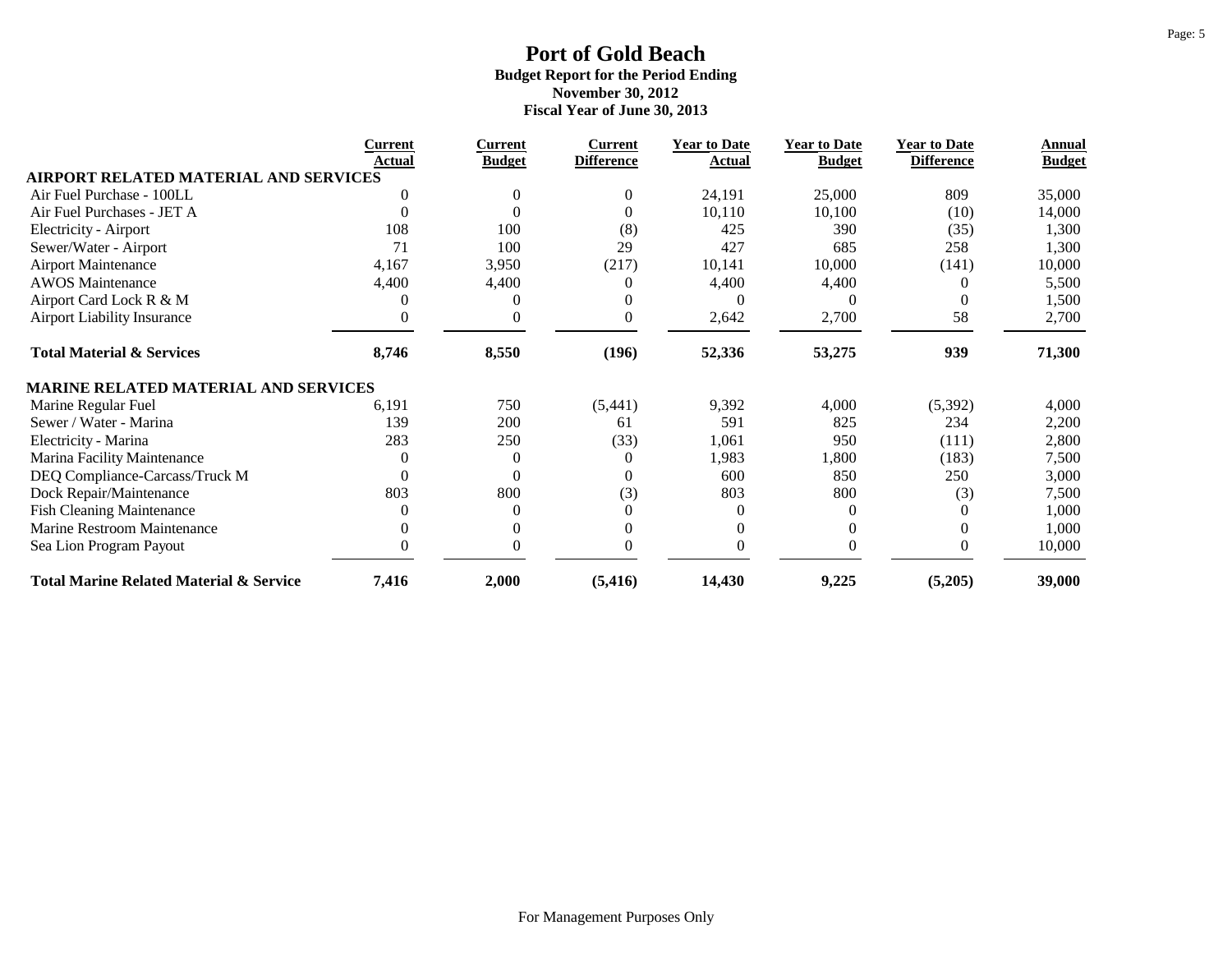|                                                 | <b>Current</b>   | Current          | <b>Current</b>    | <b>Year to Date</b> | <b>Year to Date</b> | <b>Year to Date</b> | Annual        |
|-------------------------------------------------|------------------|------------------|-------------------|---------------------|---------------------|---------------------|---------------|
| OPERATIONS MATERIAL AND SERVICES                | Actual           | <b>Budget</b>    | <b>Difference</b> | Actual              | <b>Budget</b>       | <b>Difference</b>   | <b>Budget</b> |
| Electricity                                     | 470              | 700              | 230               | 1,876               | 2,800               | 924                 | 8,500         |
| Sewer/Water                                     | 108              | 150              | 42                | 474                 | 600                 | 126                 | 1,800         |
| <b>Refuse Disposal</b>                          | 744              | 750              | 6                 | 3,155               | 3,750               | 595                 | 8,500         |
| Landscaping Expenses                            | $\boldsymbol{0}$ | $\boldsymbol{0}$ | $\boldsymbol{0}$  | $\overline{0}$      | $\Omega$            | $\overline{0}$      | 1,000         |
| Supplies/Small Tools                            | 20               | 150              | 130               | 322                 | 1,150               | 828                 | 4,000         |
| <b>Equipment Maintenance</b>                    | 42               | $\mathbf{0}$     | (42)              | 1,904               | 1,850               | (54)                | 10,000        |
| <b>Facilities Maintenance</b>                   | 134              | $\overline{0}$   | (134)             | 582                 | 500                 | (82)                | 12,000        |
| Security Maintenance                            | $\theta$         | 0                | 0                 |                     |                     |                     | 5,000         |
| O/M Equipment Rental/Contracto                  |                  | $\theta$         | $\theta$          |                     |                     | $\Omega$            | 7,500         |
| O & M Fuel                                      | 420              | 175              | (245)             | 1,550               | 1,200               | (350)               | 3,500         |
| <b>Upriver Lands Maintenance</b>                | $\Omega$         | $\mathbf{0}$     | $\mathbf{0}$      |                     |                     | $\theta$            | 2,500         |
| <b>Total Operations Material &amp; Services</b> | 1,938            | 1,925            | (13)              | 9,863               | 11,850              | 1,987               | 64,300        |
| <b>CANNERY MATERIAL AND SERVICES</b>            |                  |                  |                   |                     |                     |                     |               |
| Telephone - Cannery Elevator                    | 31               | 30               | (1)               | 156                 | 140                 | (16)                | 350           |
| Elevator Service/Main Cannery                   | $\theta$         | $\theta$         | $\boldsymbol{0}$  | 478                 | 480                 |                     | 1,500         |
| Cannery Utilties - 2nd floor                    | 197              | 275              | 78                | 851                 | 1,100               | 249                 | 3,200         |
| Cannery - Utilities 1st floor                   | 1,296            | 1,300            | 4                 | 5,240               | 6,400               | 1,160               | 17,500        |
| Cannery - Supplies                              | 0                | $\theta$         | $\overline{0}$    | 10                  | $\Omega$            | (10)                | 1,000         |
| Cannery - Maint & Repair                        | 3,096            | 3,100            | 4                 | 4,114               | 5,300               | 1,186               | 10,000        |
| Cannery - Janitorial                            | $\boldsymbol{0}$ | $\boldsymbol{0}$ | $\boldsymbol{0}$  | 1,668               | 1,900               | 232                 | 3,000         |
| <b>Total Cannery Material &amp; Services</b>    | 4,620            | 4,705            | 85                | 12,517              | 15,320              | 2,803               | 36,550        |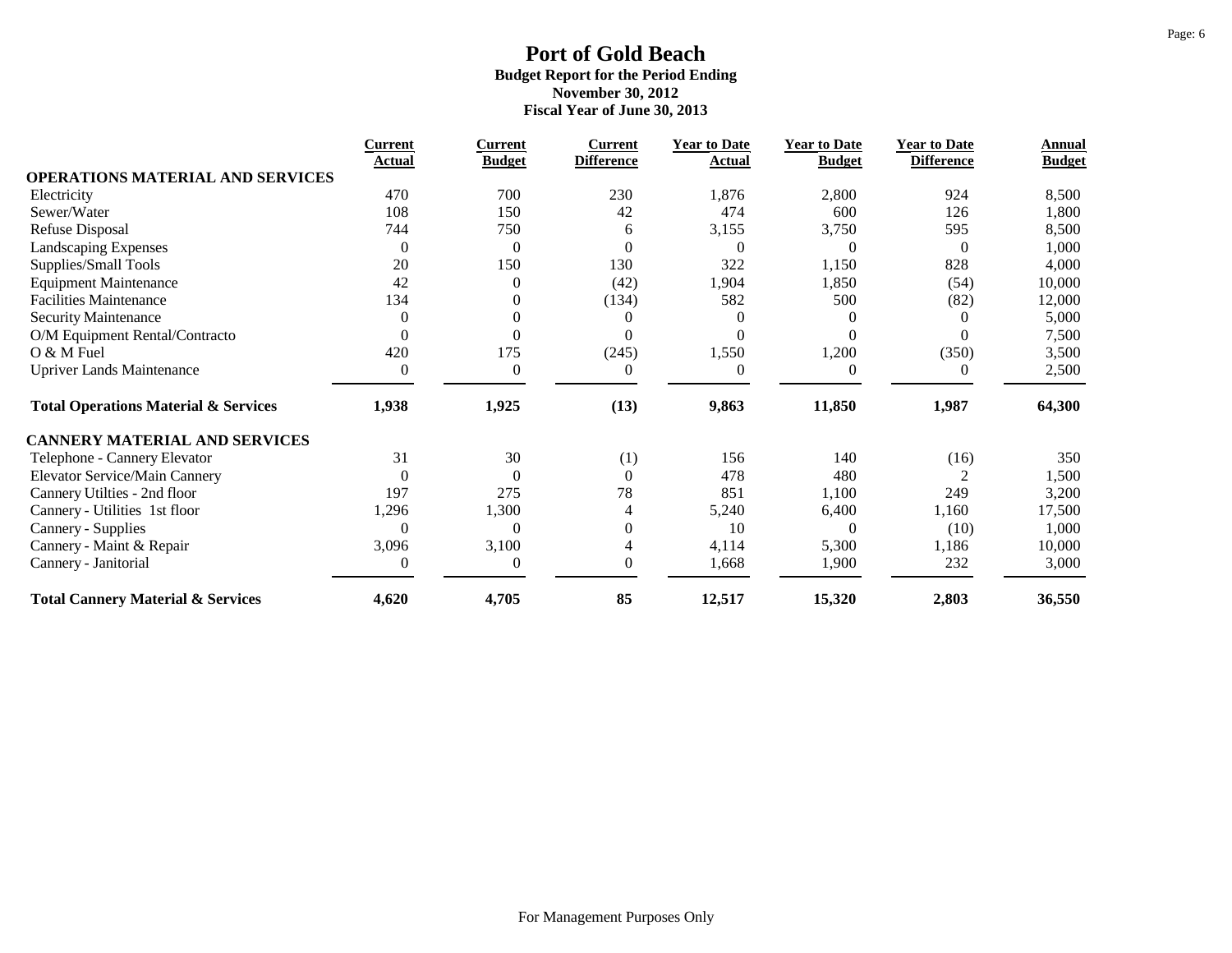|                                    | <b>Current</b>   | <b>Current</b>   | <b>Current</b>    | <b>Year to Date</b> | <b>Year to Date</b> | <b>Year to Date</b> | <b>Annual</b> |
|------------------------------------|------------------|------------------|-------------------|---------------------|---------------------|---------------------|---------------|
|                                    | Actual           | <b>Budget</b>    | <b>Difference</b> | Actual              | <b>Budget</b>       | <b>Difference</b>   | <b>Budget</b> |
| <b>CAPITAL OUTLAY</b>              |                  |                  |                   |                     |                     |                     |               |
| Marina Capital Outlay              |                  | 0                | $\theta$          | 0                   | 0                   | $\Omega$            | 10,000        |
| <b>Cannery Capital Outlay</b>      |                  |                  |                   |                     |                     |                     | 5,000         |
| Other Land & Bldg Capital Outl     |                  |                  | $\Omega$          |                     |                     |                     | 20,000        |
| Port Equipment Purchase            |                  |                  | ∩                 |                     |                     |                     | 5,000         |
| <b>Security Systems</b>            |                  |                  |                   |                     |                     |                     | 2,000         |
| Jetty Repair                       |                  |                  | $\Omega$          |                     |                     |                     | 2,000         |
| Paving; Port Facilties             |                  | 0                | $\Omega$          | 0                   | 0                   | $\Omega$            | 10,000        |
| Misc. Capital Outlay               | 0                | $\boldsymbol{0}$ | $\boldsymbol{0}$  | 0                   | $\boldsymbol{0}$    | $\mathbf{0}$        | 1,000         |
| <b>Total Capital Outlay</b>        | $\bf{0}$         | $\bf{0}$         | $\bf{0}$          | $\bf{0}$            | $\bf{0}$            | $\bf{0}$            | 55,000        |
| <b>DEBT SERVICE</b>                |                  |                  |                   |                     |                     |                     |               |
| Shop/Office Building Loan Int      | $\theta$         | $\theta$         | $\mathbf{0}$      | 0                   | 0                   | $\Omega$            | 8,000         |
| Shop/Office Bldg Principle Pay     |                  | $\Omega$         | $\Omega$          |                     |                     |                     | 17,046        |
| Oregon Bus #525178 Interest        |                  |                  | $\mathbf{0}$      | 5,158               | 5,158               | $\Omega$            | 20,070        |
| Oregon Bus #525178 Principle       |                  |                  | $\Omega$          | 7,021               | 7,021               | $\Omega$            | 28,646        |
| <b>Total Debt Service</b>          | $\bf{0}$         | $\bf{0}$         | $\bf{0}$          | 12,179              | 12,179              | $\bf{0}$            | 73,762        |
| <b>TRANSFERS</b>                   |                  |                  |                   |                     |                     |                     |               |
| Transfer to PFCORF                 | $\boldsymbol{0}$ | $\boldsymbol{0}$ | $\boldsymbol{0}$  | $\boldsymbol{0}$    | $\boldsymbol{0}$    | $\boldsymbol{0}$    | 40,000        |
| <b>Total Transfers</b>             | 0                | $\bf{0}$         | $\bf{0}$          | $\bf{0}$            | 0                   | $\bf{0}$            | 40,000        |
| <b>CONTINGENCY</b>                 |                  |                  |                   |                     |                     |                     |               |
| GF Contingency                     | $\boldsymbol{0}$ | $\boldsymbol{0}$ | $\boldsymbol{0}$  | $\boldsymbol{0}$    | $\boldsymbol{0}$    | $\boldsymbol{0}$    | 25,000        |
|                                    |                  |                  |                   |                     |                     |                     |               |
| <b>TOTAL GEN FUND EXPENDITURES</b> | \$<br>47,601     | 43,975<br>\$     | (3,626)           | 227,004             | 240,221             | 13,217              | 794,062       |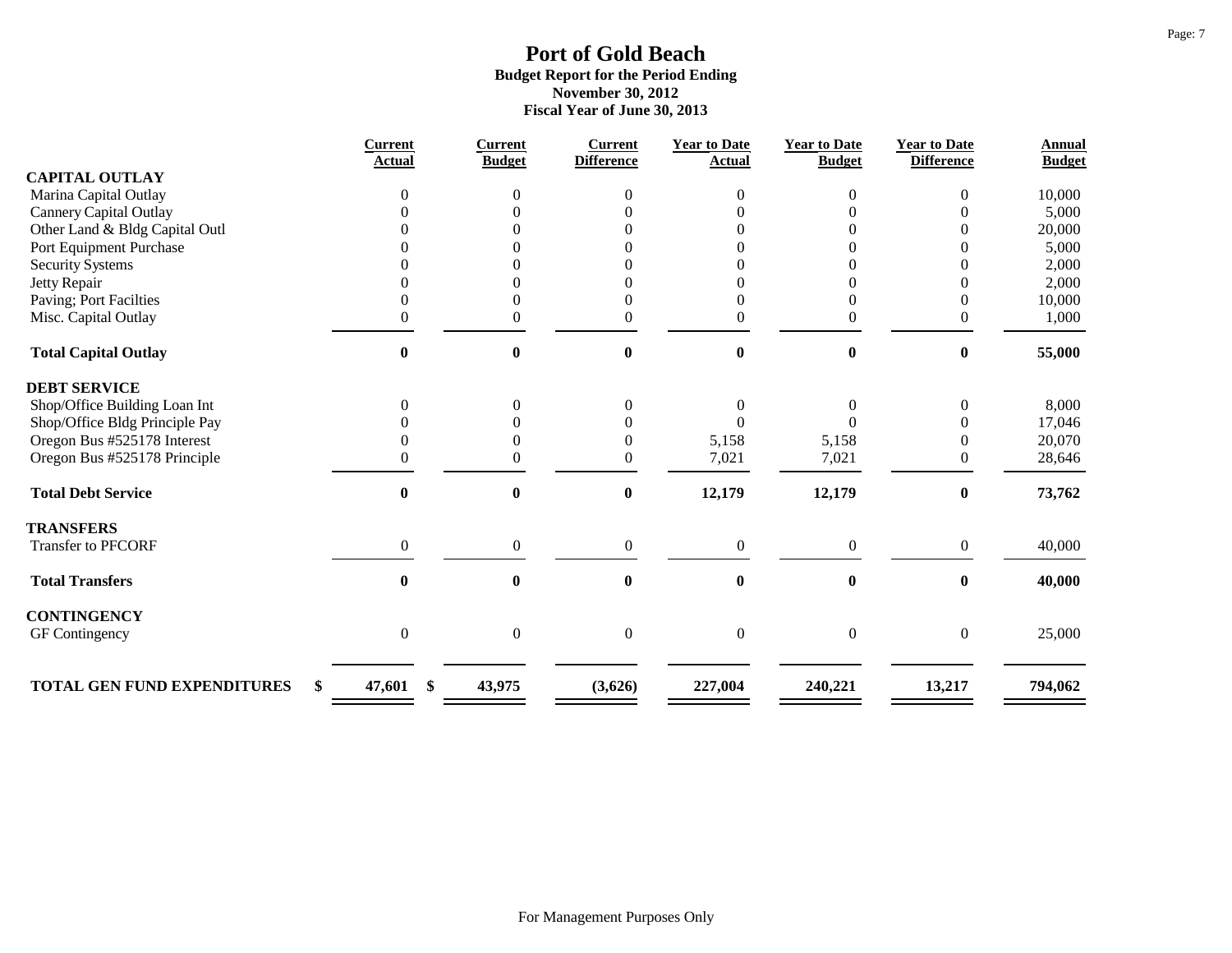|                                   | <b>Current</b><br><b>Actual</b> | <b>Current</b>   | <b>Current</b><br><b>Difference</b> | <b>Year to Date</b><br><b>Actual</b> | <b>Year to Date</b><br><b>Budget</b> | <b>Year to Date</b><br><b>Difference</b> | <b>Annual</b>  |
|-----------------------------------|---------------------------------|------------------|-------------------------------------|--------------------------------------|--------------------------------------|------------------------------------------|----------------|
| <b>GENERAL FUND RECAP</b>         |                                 | <b>Budget</b>    |                                     |                                      |                                      |                                          | <b>Budget</b>  |
| <b>REVENUES</b>                   |                                 |                  |                                     |                                      |                                      |                                          |                |
| <b>TOTAL BEGINNG CASH GF</b>      | $\bf{0}$                        | $\boldsymbol{0}$ | $\bf{0}$                            | 474,955                              | 475,000                              | (45)                                     | 475,000        |
| <b>TREASURY INCOME</b>            | 159,135                         | 177,600          | (18, 465)                           | 166,013                              | 182,680                              | (16, 667)                                | 246,500        |
| <b>AIRPORT INCOME</b>             | 1,281                           | 1,500            | (219)                               | 42,016                               | 44,100                               | (2,084)                                  | 90,860         |
| <b>MARINE INCOME</b>              | 421                             | 640              | (219)                               | 40,115                               | 39,115                               | 1,000                                    | 67,275         |
| <b>LAND/BLDG INCOME</b>           | 11,747                          | 40,050           | (28, 303)                           | 85,896                               | 115,200                              | (29, 304)                                | 226,200        |
| <b>CANNERY INCOME</b>             | 4,815                           | 5,615            | (800)                               | 27,387                               | 28,735                               | (1, 348)                                 | 68,000         |
| <b>OTHER INCOME</b>               | 1,061                           | 400              | 661                                 | 5,288                                | 5,315                                | (27)                                     | 19,400         |
| <b>INSURANCE/LOANS</b>            | $\boldsymbol{0}$                | $\boldsymbol{0}$ | $\boldsymbol{0}$                    | $\mathbf{0}$                         | $\overline{0}$                       | $\mathbf{0}$                             | $\overline{0}$ |
| <b>REVENUES GENERATED GF</b>      | 178,460                         | 225,805          | (47, 345)                           | 366,715                              | 415,145                              | (48, 430)                                | 718,235        |
| <b>TOTAL PORT REVENUES</b>        | 178,460                         | 225,805          | (47, 345)                           | 841,670                              | 890,145                              | (48, 475)                                | 1,193,235      |
| <b>EXPENDITURES</b>               |                                 |                  |                                     |                                      |                                      |                                          |                |
| PERSONAL SERVIC                   | 16,710                          | 18,058           | (1, 348)                            | 84,283                               | 97,134                               | (12, 851)                                | 235,700        |
| <b>MATERIAL &amp; SERV</b>        | 30,891                          | 25,917           | 4,974                               | 130,542                              | 130,908                              | (366)                                    | 364,600        |
| <b>CAPITAL OUTLAY</b>             | $\theta$                        | $\overline{0}$   | $\theta$                            | $\boldsymbol{0}$                     | $\Omega$                             | $\mathbf{0}$                             | 55,000         |
| <b>DEBT SERVICE</b>               | $\overline{0}$                  | $\overline{0}$   | $\mathbf{0}$                        | 12,179                               | 12,179                               | $\overline{0}$                           | 73,762         |
| <b>TRANSFERS OUT</b>              | $\overline{0}$                  | $\boldsymbol{0}$ | $\boldsymbol{0}$                    | 0                                    | 0                                    | $\theta$                                 | 40,000         |
| <b>GF CONTINGENCY</b>             | $\mathbf{0}$                    | $\overline{0}$   | $\boldsymbol{0}$                    | $\boldsymbol{0}$                     | $\overline{0}$                       | $\boldsymbol{0}$                         | 25,000         |
| <b>TOTAL EXPENDITURES - GF</b>    | 47,601                          | 43,975           | 3,626                               | 227,004                              | 240,221                              |                                          | 794,062        |
|                                   |                                 |                  |                                     |                                      |                                      | (13,217)                                 |                |
| <b>G. F. ENDING CASH BALANCES</b> | \$<br>130,859                   | 181,830          | $(50, 971)$ \$                      | 614,666                              | 649,924                              | (35, 258)                                | 399,173        |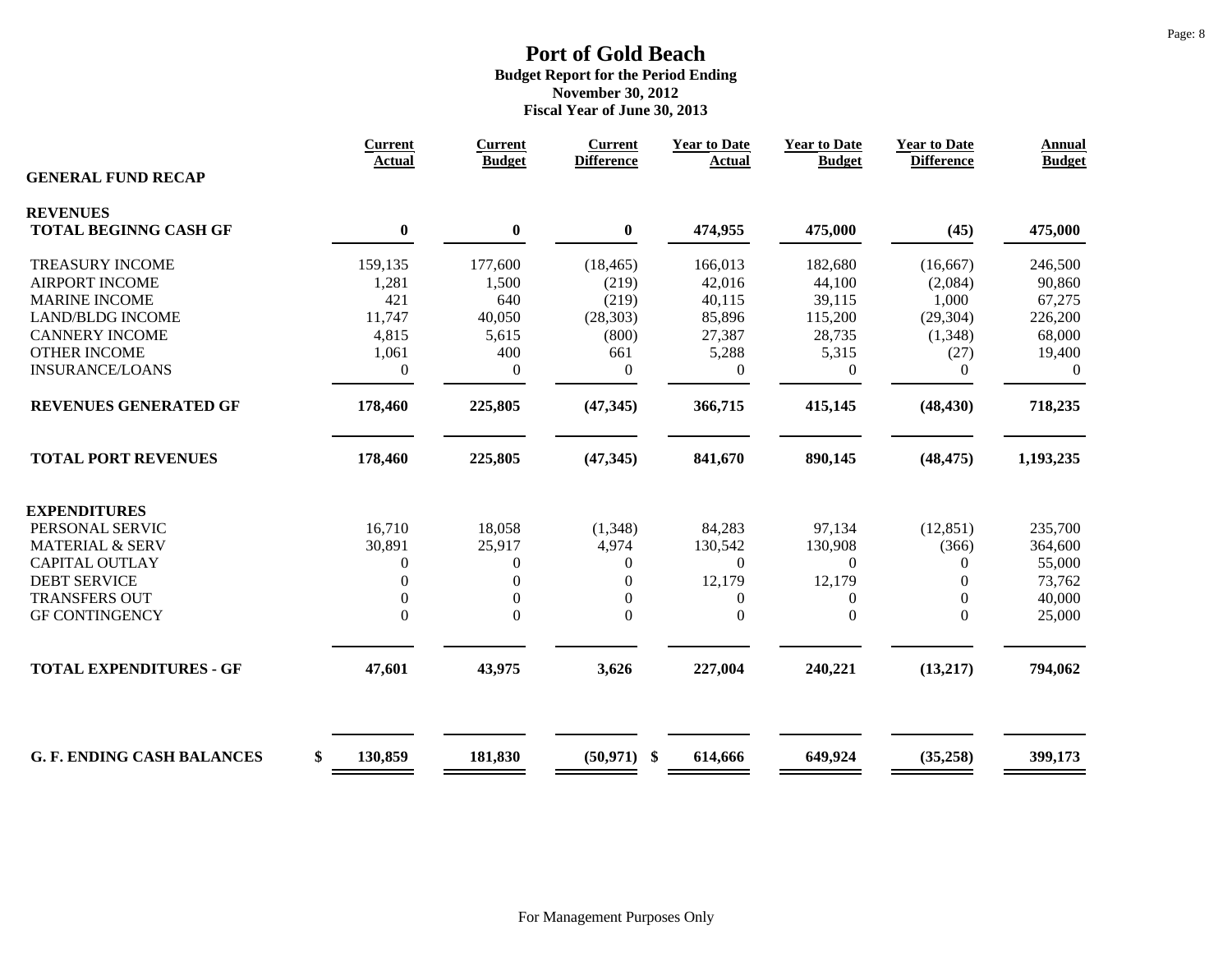| <b>GRANT BASED CAPITAL IMPROVEMENT FUND</b>                              | Current<br>Actual | <b>Current</b><br><b>Budget</b> | <b>Current</b><br><b>Difference</b> | <b>Year to Date</b><br><b>Actual</b> | <b>Year to Date</b><br><b>Budget</b> | <b>Year to Date</b><br><b>Difference</b> | Annual<br><b>Budget</b> |
|--------------------------------------------------------------------------|-------------------|---------------------------------|-------------------------------------|--------------------------------------|--------------------------------------|------------------------------------------|-------------------------|
| REVENUES GRANT BASED CAPITAL IMPROV FUND<br><b>Total GBCIF Beg. Cash</b> | U                 | $\bf{0}$                        | $\boldsymbol{0}$                    | 20,204                               | 6,200                                | 14,004                                   | 6,200                   |
| <b>TRANSFERS IN</b>                                                      |                   |                                 |                                     |                                      |                                      |                                          |                         |
| <b>Total Transfer In</b>                                                 | $\boldsymbol{0}$  | $\mathbf{0}$                    | $\mathbf{0}$                        | 0                                    | 0                                    | $\mathbf{0}$                             | $\mathbf{0}$            |
| <b>GRANT FUNDS</b>                                                       |                   |                                 |                                     |                                      |                                      |                                          |                         |
| <b>Interest Income Grant</b>                                             |                   | $\Omega$                        | $\Omega$                            |                                      |                                      |                                          |                         |
| Oregon Entitlement Funds                                                 |                   |                                 | $\Omega$                            |                                      |                                      |                                          | 740,000                 |
| <b>FAA Stimulus Funds</b>                                                |                   |                                 | 0                                   | 26,854                               | 26,850                               |                                          | 460,000                 |
| Stimulus Shop/Office Improv.                                             |                   |                                 |                                     |                                      |                                      |                                          | 460,000                 |
| Shop/Office Loan Repair/Replac                                           |                   |                                 |                                     |                                      |                                      |                                          | 100,000                 |
| Security Camerea Grant                                                   |                   |                                 | $\theta$                            |                                      |                                      |                                          | 1,000                   |
| <b>Strategic Business Plan-OECDD</b>                                     |                   |                                 | 0                                   |                                      |                                      |                                          | 25,000                  |
| <b>Total Grants Received</b>                                             | 0                 | 0                               | $\mathbf{0}$                        | 26,855                               | 26,850                               | 5.                                       | 1,786,000               |
| <b>TOTAL REVEUNUES GBCIF</b>                                             | 0                 | 0                               | $\bf{0}$<br>\$                      | 47,059                               | 33,050                               | 14,009                                   | 1,792,200               |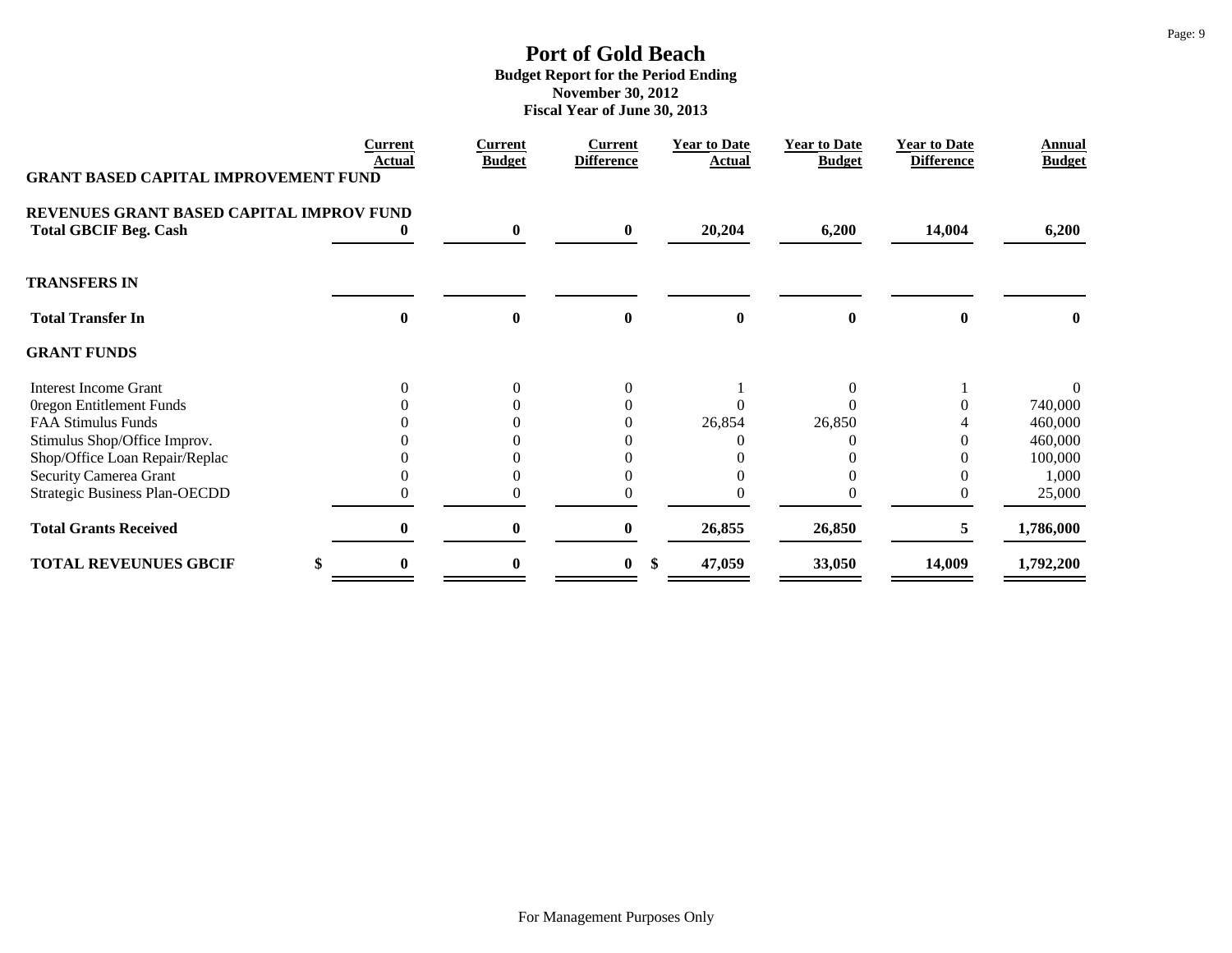| <b>EXPENDITURES GRANT BASED CAPITAL IMPROVE FUND</b> | <b>Current</b><br><b>Actual</b> | Current<br><b>Budget</b> | <b>Current</b><br><b>Difference</b> | <b>Year to Date</b><br>Actual | <b>Year to Date</b><br><b>Budget</b> | <b>Year to Date</b><br><b>Difference</b> | Annual<br><b>Budget</b> |
|------------------------------------------------------|---------------------------------|--------------------------|-------------------------------------|-------------------------------|--------------------------------------|------------------------------------------|-------------------------|
| Taxiway-FAA Replace Grants                           | \$<br>$\Omega$                  | $\mathbb{S}$<br>$\Omega$ | $\Omega$                            | 30,628                        | 30,600                               | (28)                                     | 1,200,000               |
| <b>Fish Waste Processing Facility</b>                | 1,097                           |                          | (1,097)                             | 1,097                         |                                      | (1,097)                                  | $\Omega$                |
| Strategic Bus Plan Update                            |                                 |                          |                                     |                               |                                      |                                          | 25,000                  |
| Security Camera-Stimulus                             |                                 |                          |                                     |                               |                                      |                                          | 1,000                   |
| Office/Shop Stimulus Cap Impro                       |                                 |                          |                                     |                               |                                      |                                          | 460,000                 |
| Shop/Office Loan Repair/Replac                       |                                 |                          |                                     |                               |                                      |                                          | 100,000                 |
| <b>Total Capital Improvement for GBCIF</b>           | 1,097                           | $\bf{0}$                 | (1,097)                             | 31,725                        | 30,600                               | (1, 125)                                 | 1,786,000               |
| <b>TRANSFER OUT GBCIF</b>                            |                                 |                          |                                     |                               |                                      |                                          |                         |
| <b>Total Transfers Out GBCIF</b>                     | 0                               | $\mathbf{0}$             | $\bf{0}$                            | $\bf{0}$                      | 0                                    |                                          | $\mathbf{0}$            |
| TOTAL EXPENDITURES GRANT FU                          | 1,097                           | $\boldsymbol{0}$         | (1,097)                             | 31,725                        | 30,600                               | (1, 125)                                 | 1,786,000               |
| <b>GBCIF ENDING CASH BALANCE</b>                     | \$<br>$(1,097)$ \$              | $\bf{0}$                 | 1,097                               | 15,334                        | 2,450                                | (12, 884)                                | 6,200                   |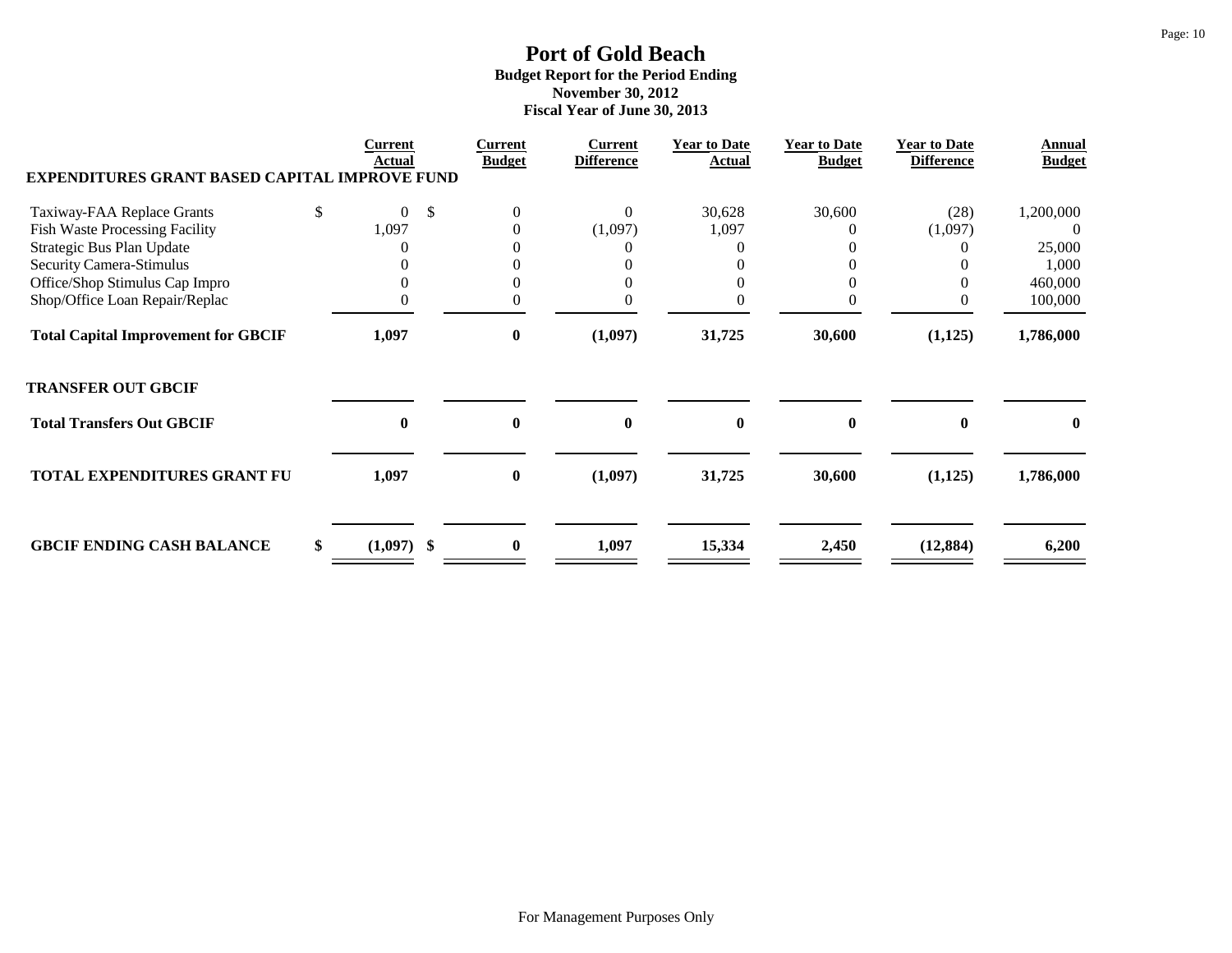|                                                          | Current  | <b>Current</b> | <b>Current</b>    | <b>Year to Date</b> | <b>Year to Date</b> | <b>Year to Date</b> | Annual        |
|----------------------------------------------------------|----------|----------------|-------------------|---------------------|---------------------|---------------------|---------------|
| <b>HUNTLEY PARK FUND</b>                                 | Actual   | <b>Budget</b>  | <b>Difference</b> | <b>Actual</b>       | <b>Budget</b>       | <b>Difference</b>   | <b>Budget</b> |
| <b>HUNTLEY PARK REVENUES</b><br><b>HP Beginning Cash</b> | $\bf{0}$ | $\bf{0}$       | $\bf{0}$          | 41,104              | 42,000              | (896)               | 42,000        |
| <b>CAMPGROUND INCOME</b>                                 |          |                |                   |                     |                     |                     |               |
| Huntley Park Campground Income                           | 448      | ,500           | (1,052)           | 25,108              | 30,500              | (5,392)             | 45,000        |
| <b>HP</b> Shower revenues                                | 51       | 200            | (149)             | 2,953               | 3,675               | (722)               | 5,000         |
| <b>HP Store Rent</b>                                     | 184      | 185            | (1)               | 946                 | 925                 | 21                  | 2,200         |
| <b>HP Park Utilities</b>                                 | 35       | 40             | (5)               | 219                 | 210                 | 9                   | 500           |
| Interest Inc-HP                                          | 3        | 10             | (7)               | 16                  | 55                  | (39)                | 150           |
| Huntley Park Other Income                                | $\theta$ | 150            | (150)             |                     | 1,150               | (1, 145)            | 2,500         |
| <b>HP Campground Income</b>                              | 721      | 2,085          | (1, 364)          | 29,247              | 36,515              | (7,268)             | 55,350        |
| <b>Total Huntley Park Revenues</b>                       | 721      | 2,085          | (1, 364)          | 70,351              | 78,515              | (8,164)             | 97,350        |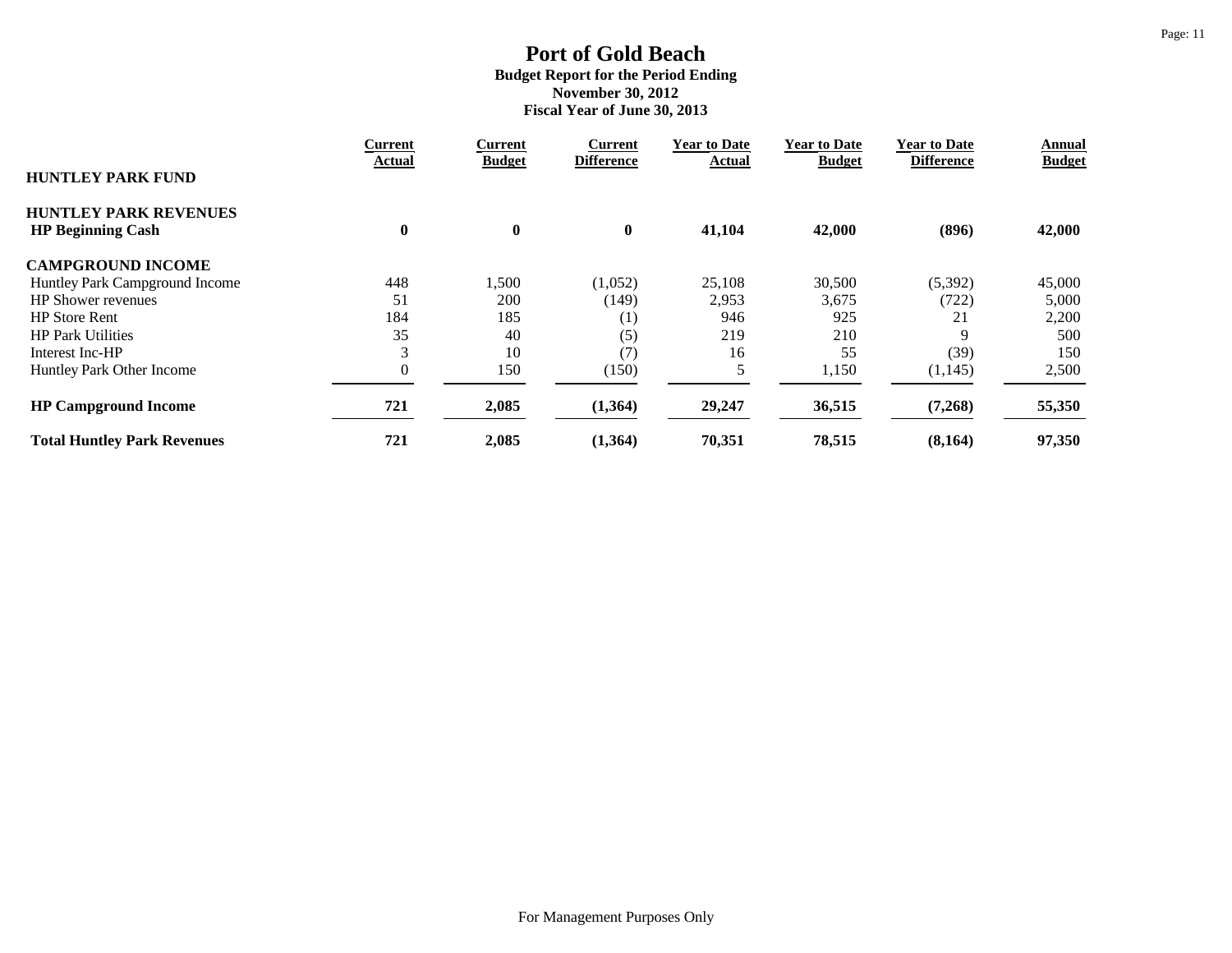|                                      | <b>Current</b>     | <b>Current</b>   | <b>Current</b>    | <b>Year to Date</b> | <b>Year to Date</b> | <b>Year to Date</b> | Annual        |
|--------------------------------------|--------------------|------------------|-------------------|---------------------|---------------------|---------------------|---------------|
| <b>Expenditures Huntley Park</b>     | Actual             | <b>Budget</b>    | <b>Difference</b> | Actual              | <b>Budget</b>       | <b>Difference</b>   | <b>Budget</b> |
| PERSONAL SERVICES                    |                    |                  |                   |                     |                     |                     |               |
| HP-Bonus                             | \$<br>$\mathbf{0}$ | $\boldsymbol{0}$ | $\boldsymbol{0}$  | $\theta$            | $\theta$            | $\theta$            | 150           |
| Payroll Taxes                        | 63                 | 83               | $20\,$            | 245                 | 415                 | 170                 | 1,000         |
| H P Personal Services                | 500                | 500              | $\boldsymbol{0}$  | 2,500               | 2,500               | $\boldsymbol{0}$    | 6,600         |
| <b>Total Personal Services</b>       | 563                | 583              | 20                | 2,745               | 2,915               | 170                 | 7,750         |
| <b>MATERIAL &amp; SERVICES</b>       |                    |                  |                   |                     |                     |                     |               |
| HP Equipment Maintenance             | $\boldsymbol{0}$   | $\boldsymbol{0}$ | $\boldsymbol{0}$  | 673                 | 300                 | (373)               | 1,000         |
| <b>Facility Maintenance</b>          | 31                 | $\boldsymbol{0}$ | (31)              | 108                 | $\theta$            | (108)               | 7,500         |
| Road Maintenance                     | $\boldsymbol{0}$   | $\boldsymbol{0}$ | $\boldsymbol{0}$  | $\overline{0}$      | $\Omega$            | 0                   | 1,000         |
| Fuel                                 | 49                 | 50               |                   | 441                 | 450                 | 9                   | 1,000         |
| H.P. Propane                         | 397                | 1,000            | 603               | 768                 | 1,100               | 332                 | 2,500         |
| H.P. Supplies                        | $\mathbf{0}$       | 100              | 100               | 64                  | 625                 | 561                 | 1,800         |
| H.P. Refuse - Garbage & Vaults       | 327                | 750              | 423               | 2,406               | 3,950               | 1,544               | 6,000         |
| H.P. Utilities                       | 215                | 300              | 85                | 625                 | 1,275               | 650                 | 3,700         |
| H.P. Telephone                       | 44                 | 50               | 6                 | 176                 | 250                 | 74                  | 600           |
| H.P. Miscellaneous                   | $\theta$           | 125              | 125               | $\mathbf{0}$        | 625                 | 625                 | 1,500         |
| <b>Water Testing</b>                 | 43                 | $\overline{0}$   | (43)              | 43                  | 250                 | 207                 | 1,000         |
| HP Advertising                       | $\boldsymbol{0}$   | 75               | 75                | $\theta$            | 375                 | 375                 | 900           |
| <b>Lodging Taxes</b>                 | $\boldsymbol{0}$   | $\boldsymbol{0}$ | $\boldsymbol{0}$  | 485                 | 225                 | (260)               | 450           |
| Septiic/Toliet Testing               | $\mathbf{0}$       | 250              | 250               | 1,866               | 2,900               | 1,034               | 5,000         |
| Volunteer Stipend                    | 200                | 200              | $\boldsymbol{0}$  | 1,000               | 1,000               | 0                   | 1,400         |
| <b>Total Material &amp; Services</b> | 1,306              | 2,900            | 1,594             | 8,655               | 13,325              | 4,670               | 35,350        |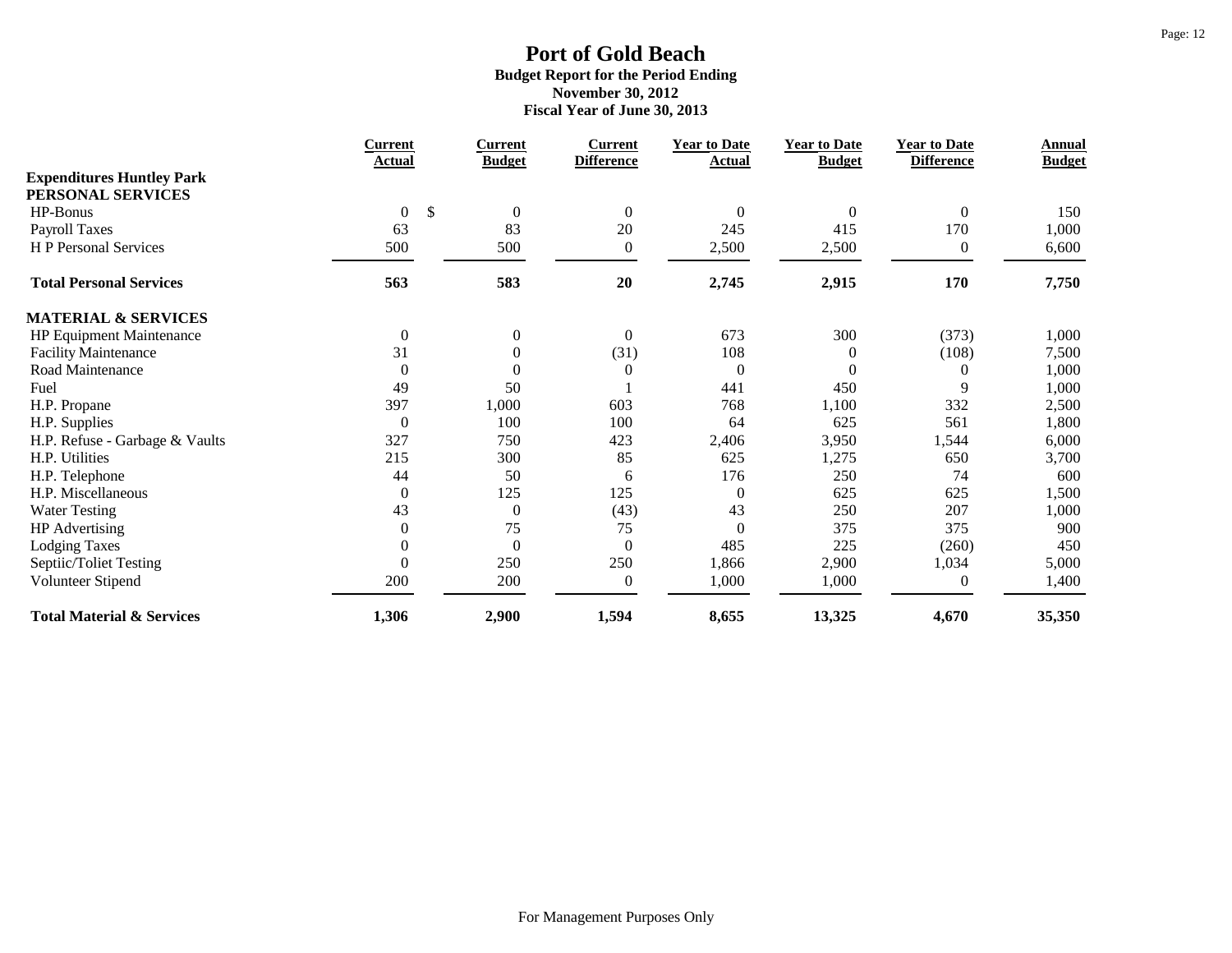|                               | <b>Current</b>     | <b>Current</b> | <b>Current</b><br><b>Difference</b> | <b>Year to Date</b> | <b>Year to Date</b> | <b>Year to Date</b><br><b>Difference</b> | <b>Annual</b> |
|-------------------------------|--------------------|----------------|-------------------------------------|---------------------|---------------------|------------------------------------------|---------------|
| <b>CAPITAL OUTLAY</b>         | <b>Actual</b>      | <b>Budget</b>  |                                     | <b>Actual</b>       | <b>Budget</b>       |                                          | <b>Budget</b> |
| New Equipment                 | $\overline{0}$     | 0              | $\theta$                            | $\theta$            | 0                   | $\theta$                                 | 5,000         |
| HP Building                   |                    |                | $\theta$                            |                     |                     |                                          | 7,000         |
| <b>HP</b> Infrastructure      | 1,220              | 1,200          | (20)                                | 1,220               | 1,200               | (20)                                     | 15,000        |
| <b>Total Capital Outlay</b>   | 1,220              | 1,200          | (20)                                | 1,220               | 1,200               | (20)                                     | 27,000        |
| <b>CONTINGENCY</b>            |                    |                |                                     |                     |                     |                                          |               |
| <b>Contingency HP</b>         | $\mathbf{0}$       | $\mathbf{0}$   | $\mathbf{0}$                        | $\bf{0}$            | $\mathbf{0}$        | $\mathbf{0}$                             | 5,000         |
| <b>Total Contingency</b>      | $\bf{0}$           | $\bf{0}$       | $\bf{0}$                            | $\bf{0}$            | $\bf{0}$            | $\bf{0}$                                 | 5,000         |
|                               |                    |                |                                     |                     |                     |                                          |               |
| <b>HP ENDING CASH BALANCE</b> | \$<br>$(2,368)$ \$ | (2,598)        | (230)                               | 57,731              | 61,075              | 3,344                                    | 22,250        |